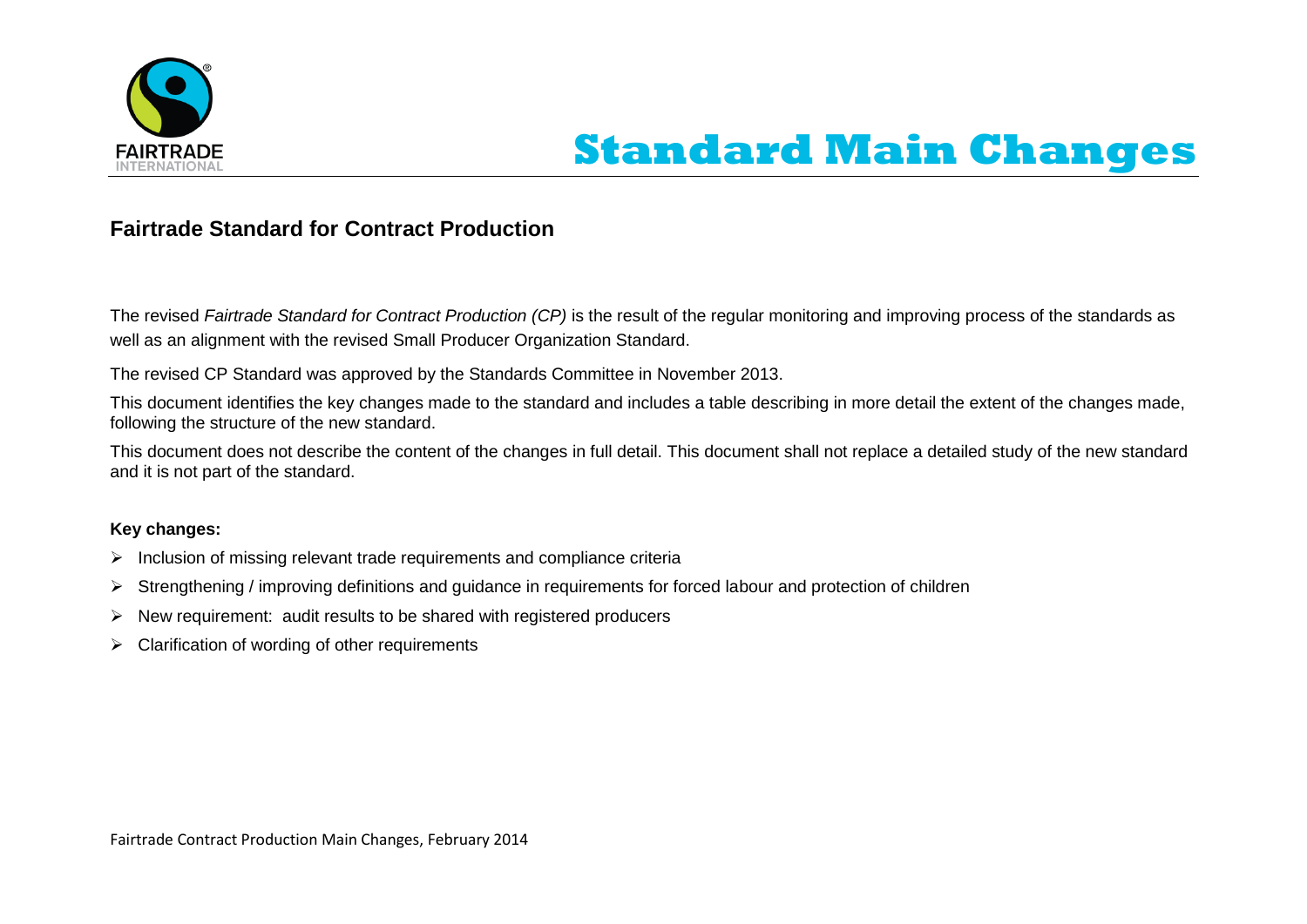## **Overview of the new 2014 Contract Production Standard:**

This table shows the most important changes, specifying if these are modifications, deletions or new additions.

| <b>Standard section</b>                                           | Type of change                                                                                                  | New Standard 2014                                                                                                                                                                                                                                                                                                                     | Comments |
|-------------------------------------------------------------------|-----------------------------------------------------------------------------------------------------------------|---------------------------------------------------------------------------------------------------------------------------------------------------------------------------------------------------------------------------------------------------------------------------------------------------------------------------------------|----------|
| <b>INTRODUCTION</b>                                               | Clarified                                                                                                       | Improved explanation of scope and aim of this standard                                                                                                                                                                                                                                                                                |          |
| PART A- REQUIREMENTS FOR THE PROMOTING BODY                       |                                                                                                                 |                                                                                                                                                                                                                                                                                                                                       |          |
| A1. General<br><b>Requirements</b>                                | This chapter covers the requirements that relate to the certification process and to the scope of the Standard. |                                                                                                                                                                                                                                                                                                                                       |          |
| <b>A1.1 Certification</b>                                         | No content changes                                                                                              |                                                                                                                                                                                                                                                                                                                                       |          |
| A1.2 Registered<br><b>Producers are Small</b><br><b>Producers</b> | Clarified                                                                                                       | Clarification of definition of small producers (A1.2.1)                                                                                                                                                                                                                                                                               |          |
| A2. Trade                                                         | This chapter outlines the rules you need to comply with when you sell Fairtrade certified products.             |                                                                                                                                                                                                                                                                                                                                       |          |
| <b>A2.1 Traceability</b>                                          | Clarified                                                                                                       | Reminder to pay special attention regarding traceability when there are registered<br>producers with more than one promoting body (A2.1.1). Clarification of the<br>definition of product flow (A2.1.2). Clarification that there is no need to physically<br>mark the products that are exempted from traceability (cocoa) (A2.1.7). |          |
| <b>A2.2 Sourcing</b>                                              | Clarified                                                                                                       | Clarification that traceability must be maintained when an operator sells products<br>already in stock at initial certification (A2.2.1).                                                                                                                                                                                             |          |
| <b>A2.3 Contracts</b>                                             | No content changes                                                                                              |                                                                                                                                                                                                                                                                                                                                       |          |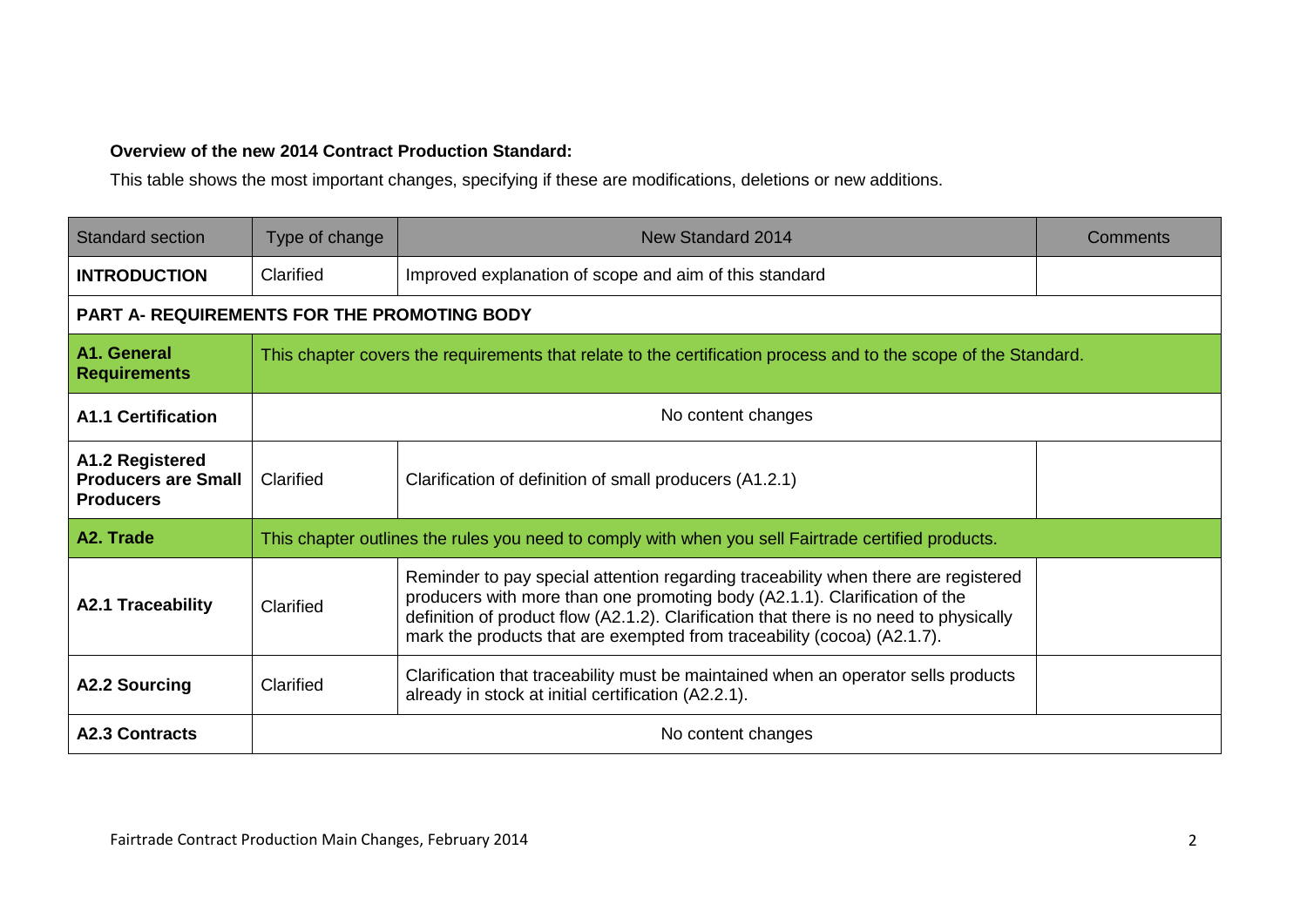| <b>Standard section</b>                         | Type of change                                                                                                            | <b>New Standard 2014</b>                                                                                                                                                                                                                                                                                                     | <b>Comments</b>                                                                                                                                                                                                                                                |
|-------------------------------------------------|---------------------------------------------------------------------------------------------------------------------------|------------------------------------------------------------------------------------------------------------------------------------------------------------------------------------------------------------------------------------------------------------------------------------------------------------------------------|----------------------------------------------------------------------------------------------------------------------------------------------------------------------------------------------------------------------------------------------------------------|
| A2.4 Use of<br><b>Fairtrade Trademark</b>       | Modified/clarified                                                                                                        | Clarification on exactly when the operator needs to ask permission to use the<br>FAIRTRADE Mark: wholesale packaging or external promotional material (such as<br>brochures, websites or invoices for Fairtrade products) (A2.4.1).                                                                                          | There is no need to ask<br>for permission to use<br>the FAIRTRADE Mark<br>internally such as in<br>posters, wall paintings,<br>information for<br>registered producers or<br>assets funded with<br>Fairtrade Premium to<br>mark Fairtrade Premium<br>projects. |
|                                                 | Moved                                                                                                                     | If the operator sells Fairtrade finished products directly to consumers under<br>their own brand name with the FAIRTRADE Mark, they must sign a contract<br>first with Fairtrade International or with a national Fairtrade organization<br>(A2.4.2).                                                                        | Previously found in the<br>Trade Standard only.                                                                                                                                                                                                                |
| <b>A3. Production</b>                           | This chapter outlines the ethical and sustainable production practices that are behind every Fairtrade certified product. |                                                                                                                                                                                                                                                                                                                              |                                                                                                                                                                                                                                                                |
| A3.1 Monitoring<br><b>Systems</b>               | Moved                                                                                                                     | Guidance included on general principles for a functioning Internal Control System<br>(A3.1.1).                                                                                                                                                                                                                               | Previously found in<br>Compliance Criteria<br>only.                                                                                                                                                                                                            |
| <b>A3.2 Environmental</b><br><b>Development</b> | Clarified                                                                                                                 | Scope of application for prohibited materials and GMO requirements is reworded<br>to make clear that they applicable to all the crops that a promoting body is certified<br>for (regardless of whether they are finally sold as Fairtrade) and to all the fields<br>were these are grown (Pest management and GMO sections). |                                                                                                                                                                                                                                                                |
|                                                 | Extended                                                                                                                  | The deadline for exceptions upon request for specific prohibited materials (as<br>marked in the Prohibited Materials Red List) is extended until June 2015. The<br>revision of the Prohibited Materials Amber List is also extended until June 2015<br>(A3.2.7 and PML).                                                     |                                                                                                                                                                                                                                                                |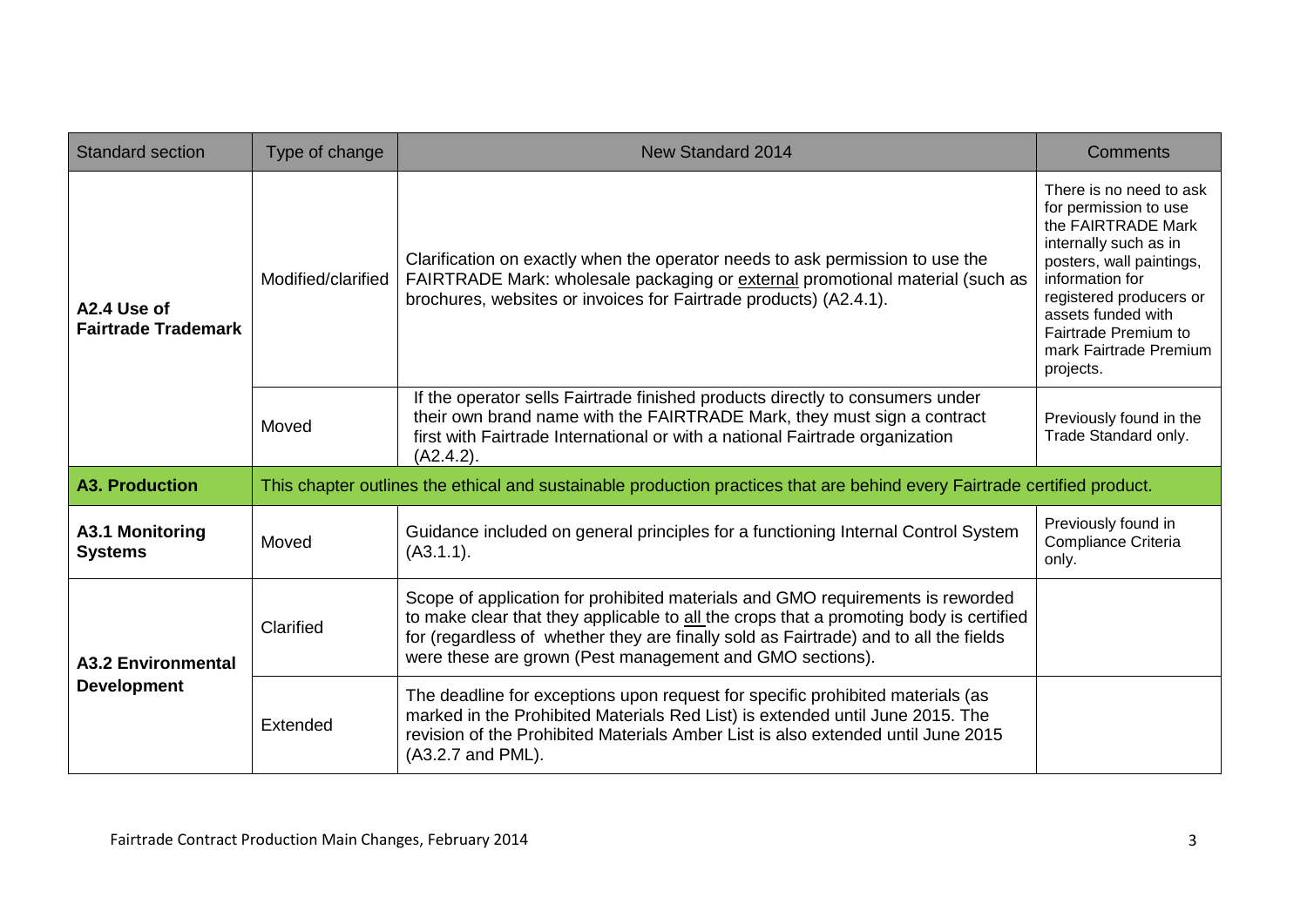| <b>Standard section</b>                                            | Type of change                                                                                                                                           | New Standard 2014                                                                                                                                                                                                 | <b>Comments</b>                                                                                                                                                                          |  |
|--------------------------------------------------------------------|----------------------------------------------------------------------------------------------------------------------------------------------------------|-------------------------------------------------------------------------------------------------------------------------------------------------------------------------------------------------------------------|------------------------------------------------------------------------------------------------------------------------------------------------------------------------------------------|--|
| A3.3 Labour<br><b>Conditions</b>                                   | <b>New</b>                                                                                                                                               | <b>Scope:</b> scope of application is not modified, however if any violation of the rights<br>of children or vulnerable adults is encountered, even outside scope, it will be<br>reported to protection agencies. | Applying existing<br>polices in Fairtrade<br>International and FLO-<br><b>CERT</b>                                                                                                       |  |
|                                                                    | Clarified                                                                                                                                                | Freedom from discrimination: scope of application clarified, applies to persons<br>contracted both directly and indirectly (subcontracted).                                                                       |                                                                                                                                                                                          |  |
|                                                                    | Clarified                                                                                                                                                | Freedom of labour: scope of application clarified, applies to persons contracted<br>both directly and indirectly (subcontracted). Reference to relevant international<br>conventions is added.                    |                                                                                                                                                                                          |  |
| A4. Business and<br><b>Development</b>                             | This chapter outlines the requirements that are unique to Fairtrade and intends to lay the foundations for empowerment and<br>development to take place. |                                                                                                                                                                                                                   |                                                                                                                                                                                          |  |
| <b>A4.1 Development</b><br>potential                               |                                                                                                                                                          | No content changes                                                                                                                                                                                                |                                                                                                                                                                                          |  |
| A4.2 Democracy,<br><b>Participation and</b><br><b>Transparency</b> | <b>New</b>                                                                                                                                               | Promoting body to share audit results with registered producers. It can be done in<br>the General Assembly or in other ways. The results must be shared in an<br>understandable way. (A4.2.7)                     | New requirement with<br>the intention that<br>registered producers<br>are more involved in the<br>certification process.<br><b>Transition period</b><br>applies for new<br>requirements. |  |
| <b>A4.3 Non</b><br><b>Discrimination</b>                           | No content changes                                                                                                                                       |                                                                                                                                                                                                                   |                                                                                                                                                                                          |  |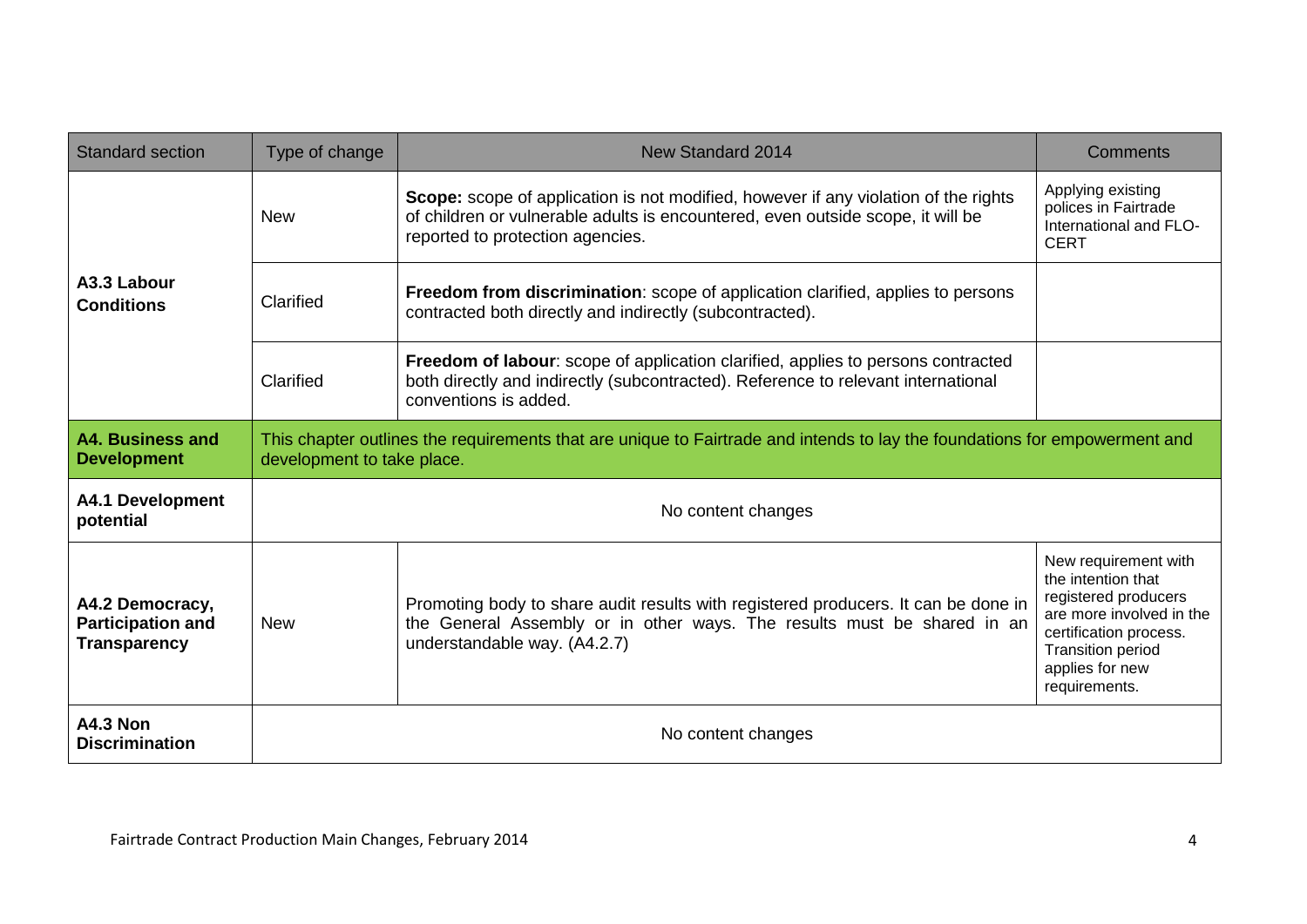| <b>Standard section</b>                         | Type of change                                                                                                            | <b>New Standard 2014</b>                                                                                                                                                                                                                                                                                                | Comments                                                                           |
|-------------------------------------------------|---------------------------------------------------------------------------------------------------------------------------|-------------------------------------------------------------------------------------------------------------------------------------------------------------------------------------------------------------------------------------------------------------------------------------------------------------------------|------------------------------------------------------------------------------------|
| <b>A4.4 Fairtrade Price</b>                     |                                                                                                                           | No content changes                                                                                                                                                                                                                                                                                                      |                                                                                    |
| A4.5 Fairtrade<br><b>Premium</b>                | No content changes                                                                                                        |                                                                                                                                                                                                                                                                                                                         |                                                                                    |
| <b>PART B- REQUIREMENTS FOR PRODUCERS</b>       |                                                                                                                           |                                                                                                                                                                                                                                                                                                                         |                                                                                    |
| <b>B1. General</b><br><b>Requirements</b>       | This chapter covers the requirements that relate to the certification process and to the scope of the Standard.           |                                                                                                                                                                                                                                                                                                                         |                                                                                    |
| <b>B1.1 Certification</b>                       | No content changes                                                                                                        |                                                                                                                                                                                                                                                                                                                         |                                                                                    |
| <b>B2. Trade</b>                                | There are no requirements                                                                                                 |                                                                                                                                                                                                                                                                                                                         |                                                                                    |
| <b>B3. Production</b>                           | This chapter outlines the ethical and sustainable production practices that are behind every Fairtrade certified product. |                                                                                                                                                                                                                                                                                                                         |                                                                                    |
| <b>B3.1 Environmental</b><br><b>Development</b> | Clarified                                                                                                                 | Scope of application for prohibited materials and GMO requirements is reworded<br>to make clear that they applicable to all the crops that an operator is certified for<br>(regardless of whether they are finally sold as Fairtrade) and to all the fields were<br>these are grown (Pest management and GMO sections). |                                                                                    |
| <b>B3.2 Labour</b><br><b>Conditions</b>         | <b>New</b>                                                                                                                | Scope: scope of application is not modified, however if any violation of the rights<br>of children or vulnerable adults is encountered, even outside scope, it will be<br>reported to protection agencies.                                                                                                              | Applying existing<br>polices in Fairtrade<br>International and FLO-<br><b>CERT</b> |
|                                                 | Clarified                                                                                                                 | Freedom from discrimination: scope of application clarified, applies to persons<br>contracted both directly and indirectly (subcontracted).                                                                                                                                                                             |                                                                                    |